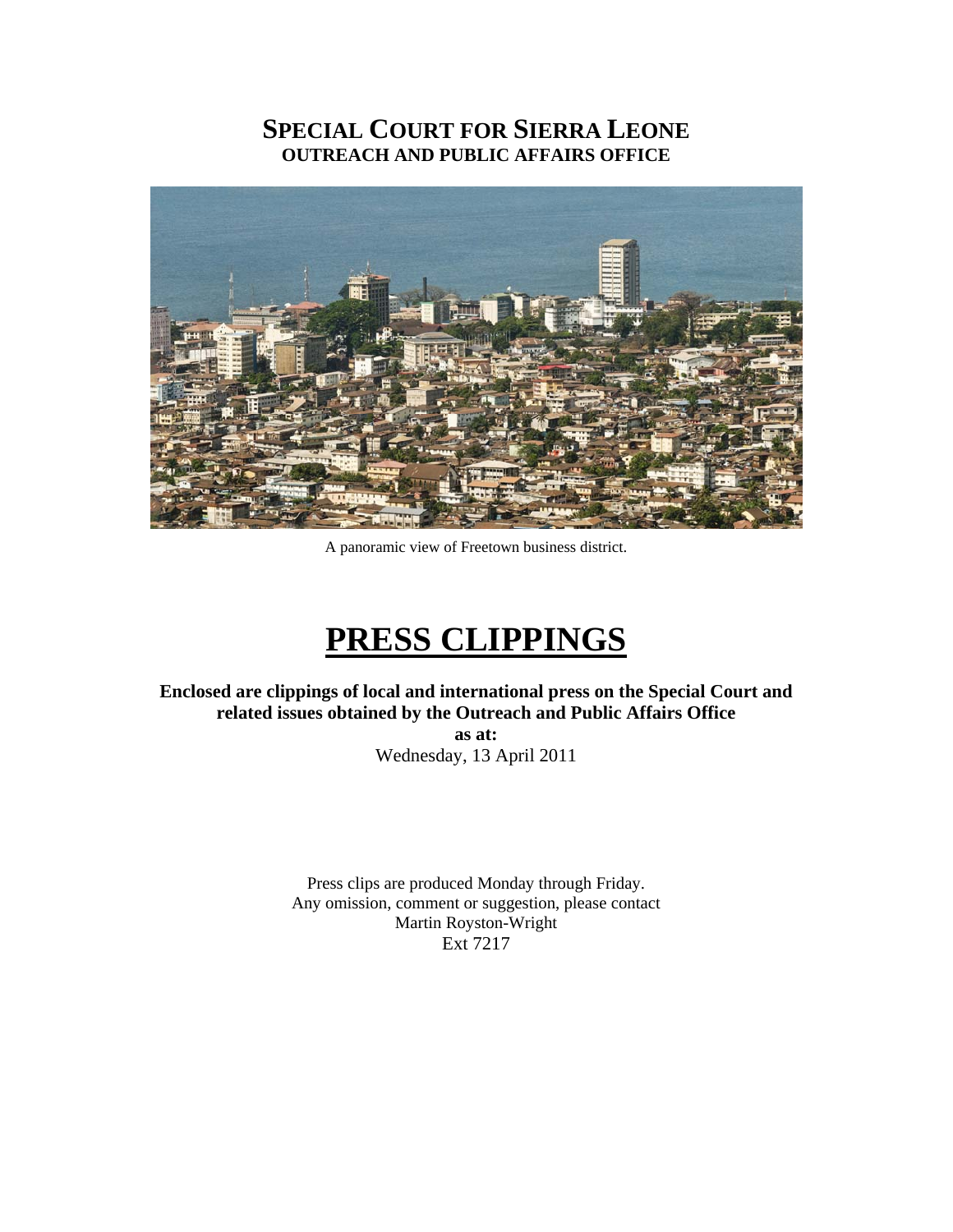| <b>International News</b>                                                                |            |
|------------------------------------------------------------------------------------------|------------|
| Judges Order Prosecution to Review Its Case Against Nzabonimana / Hirondelle News Agency | Page 3     |
| Rwanda: Govt Welcomes ICTR Decision on Kabuga / The New Times                            | Pages 4-5  |
| Last and Flat: Duch's Appeal at Cambodia Tribunal / Radio Netherlands Worldwide          | Pages 6-8  |
| Genocide, Responsibility and International Law: An Interview / Peace & Conflict Monitor  | Pages 9-11 |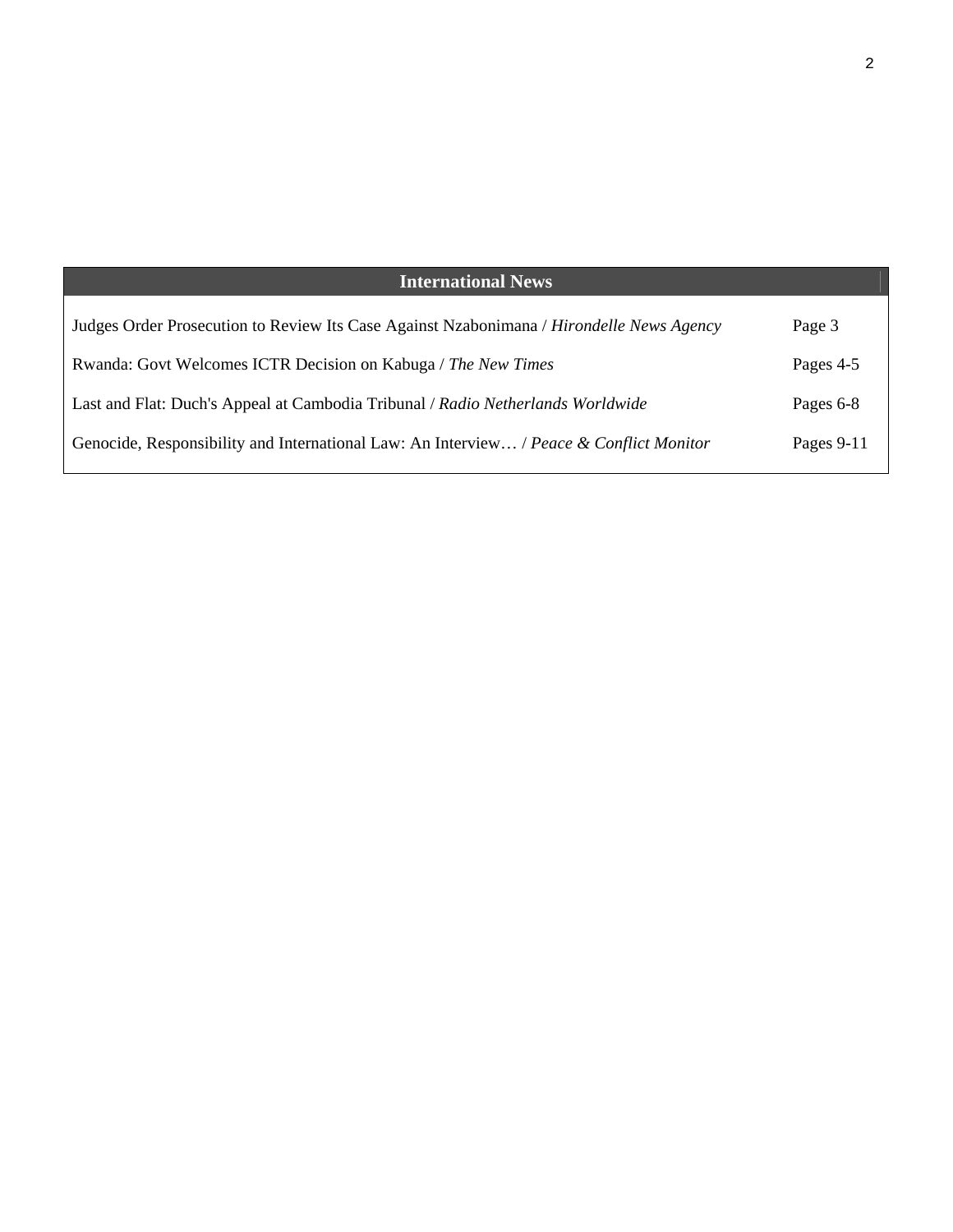# Hirondelle News Agency

Tuesday, 13 April 2011

#### **Judges order prosecution to review its case against Nzabonimana**

The International Criminal Tribunal for Rwanda (ICTR) has ordered the prosecution to conduct a comprehensive review of its case-in-chief against former Youth Minister Callixte Nzabonimana to determine what paragraphs of the indictment, if any, remain unsupported by its evidence.

"In the exercise of the powers afforded the Trial Chamber under Rule 54 of the Rules of Procedure and Evidence, the Chamber concludes that it would materially serve the interests of justice and the economy of judicial resources to order the prosecution to conduct a comprehensive review of its case-in-chief, with a view to withdrawing any paragraph for which it has not adduced any evidence," it said.

"The Chamber believes that such an exercise could prove extremely beneficial in streamlining the issues to be addressed during the course of closing arguments and final deliberations," the order further reads.

According to the order, the review should be done as soon as possible and no later than May 6, 2011, the prosecution must indicate to the Chamber and defence which paragraphs of the indictment, if any, it seeks to withdraw due to lack of evidence.

The Chamber recalled that on numerous occasions throughout the trial, the defence had been asserted that the prosecution did not adduce evidence in support of all the paragraphs contained in the indictment, allegation that appeared to have not been squarely denied by the prosecution.

Such order comes at the final stage of proceedings after presentation of prosecution's case and the Tribunal has already declared that Nzabonimana defence case was officially closed, with the exception of the hearing of two French witnesses whose identities were not disclosed.

The trial resumes on May 3, when the prosecution is expected to call its witness to rebut the defence of alibi of Nzabonimana that he was at the French Embassy in Kigali between April 7 and 11, 1994.

In the case, Nzabonimana is charged with genocide, conspiracy to commit genocide, direct and public incitement to commit genocide, extermination and murder. He has denied all the charges.

FK/NI/GF

© Hirondelle News Agency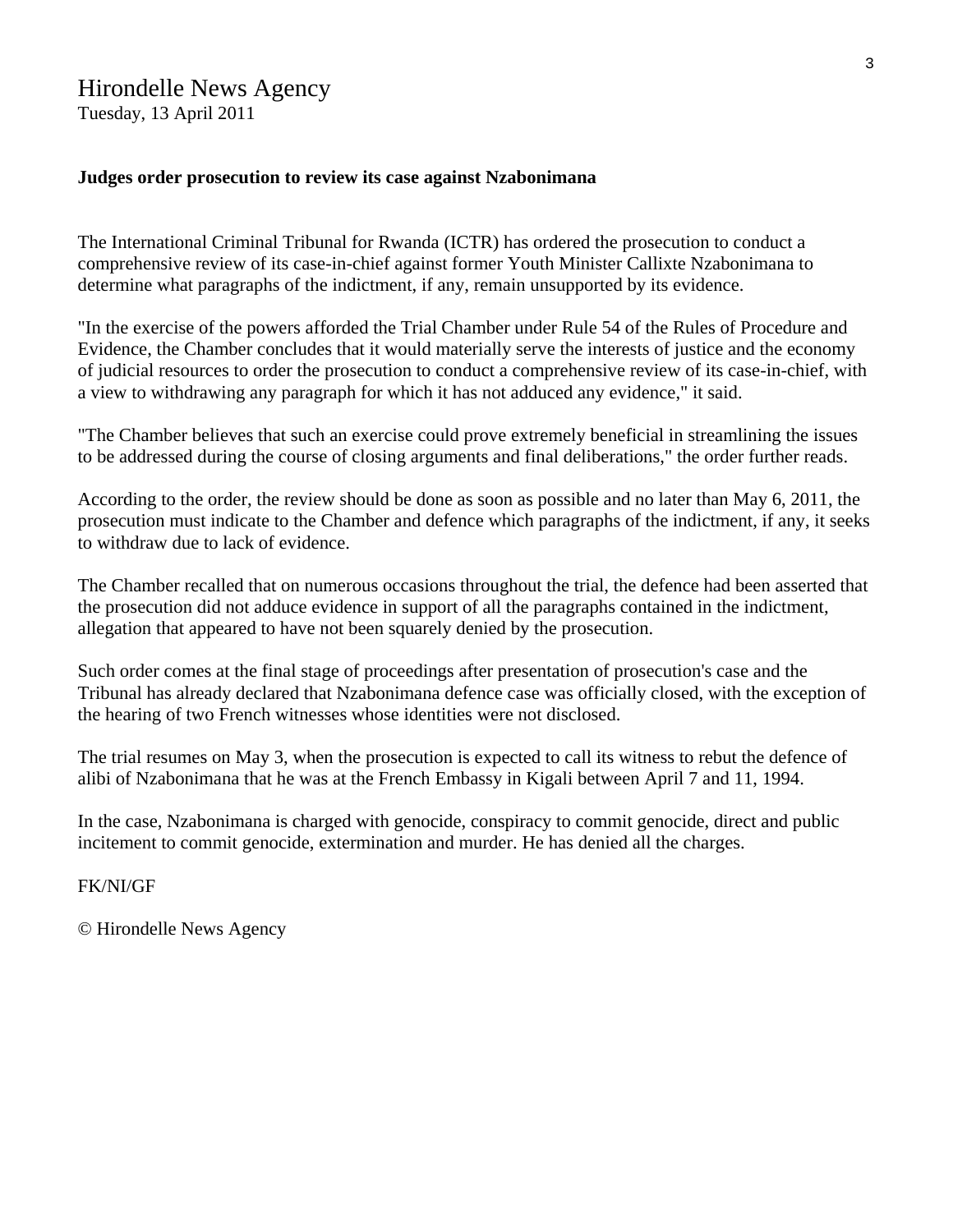# **Rwanda: Govt Welcomes ICTR Decision on Kabuga**

### Edmund Kagire

The government has welcomed the move by the International Criminal Tribunal for Rwanda (ICTR) to start special deposition proceedings against Felicien Kabuga and Protais Mpiranya, two of the most wanted Genocide suspects still on the run.

The move by the ICTR follows a motion by the prosecution requesting the tribunal to start hearing charges and assess evidence and cross examine witnesses, pinning Kabuga and Mpiranya, so that the evidence is preserved and archived for future use.

This means that the ICTR Prosecution would go ahead, beginning May 16, to press charges on the two men, present evidence and arraign witnesses so that the evidence can be preserved until the two men are eventually apprehended.

Speaking at a news conference, yesterday, the Minister of Justice, Tharcisse Karugarama, welcomed the ICTR's decision, noting that it was a practical way to ensure that justice would, at some point, take its course.

"This is a good decision. It is a practical way of solving issues and it is encouraging. As a government, we are happy that the evidence against these wanted men is going to be preserved," the Minister said.

"It can take one, ten or twenty years to arrest them, but this evidence will remain fresh awaiting them. We are aware that as years go by, witnesses' age or die, evidence wears away and soon the ICTR will close shop. This is a good and timely move," Karugarama said.

Karugarama said that a public notice had been issued by the ICTR announcing the proceedings and called upon all Rwandans who can testify, against or for the two men, to show up at the ICTR.

He noted that the families of the two suspects had been informed and could follow the proceedings. A Kenyan lawyer has been appointed to represent Kabuga's interests.

Karugarama noted that if the ICTR closes before the suspects arrested, the UN would name a competent court to try them. He added that Rwanda would be willing to take on the cases, and any others that may remain.

"We are always ready; we have been prepared for the last five years to receive these cases. We have always said that everything is in place so it's up to the UN to decide," Karugarama said.

Judge Vagn Joensen, who will preside over the proceedings, said in the scheduling order that the session would continue until the depositions of all the prosecution witnesses are recorded.

"The proceedings will take place from Monday through Thursday each week, with a break during the week of June 6 to 10, 2011," he said.

Kabuga, the main financier of the 1994 Genocide against the Tutsi, has been on the run since an Interpol Red Notice was issued against him in 2001.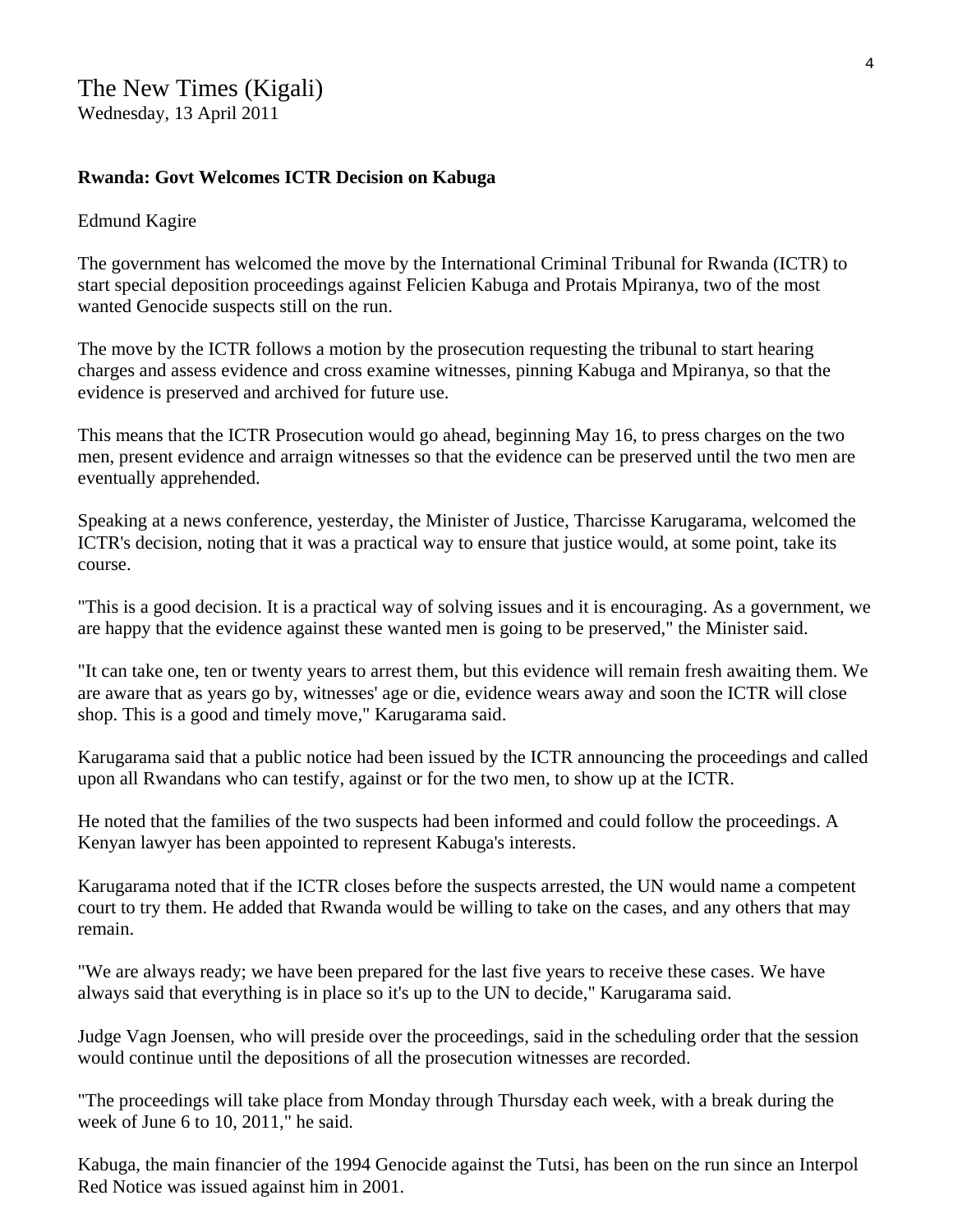Prosecution also seeks to safeguard evidence against Augustin Bizimana, the former Minister of Defence of the genocidal government and Mpiranya, former Commander of the Presidential Guard.

The ICTR Prosecutor, Hassan Boubacar Jallow, on February 7, 2011, filed the motions for the taking of deposition pursuant to Rule 71 bis of Rules of Procedure and Evidence.

Rule 71 bis states, among others, that; "If within a reasonable time, a warrant of arrest has not been executed, the Prosecutor may submit a request to the President that evidence relating to the indictment be preserved for a further trial by special deposition recorded in a proceeding conducted by a single Judge."

The requests are the first of their kind in the ICTR history.

Karugarama called upon the countries that harbour the suspects to cooperate in apprehending them.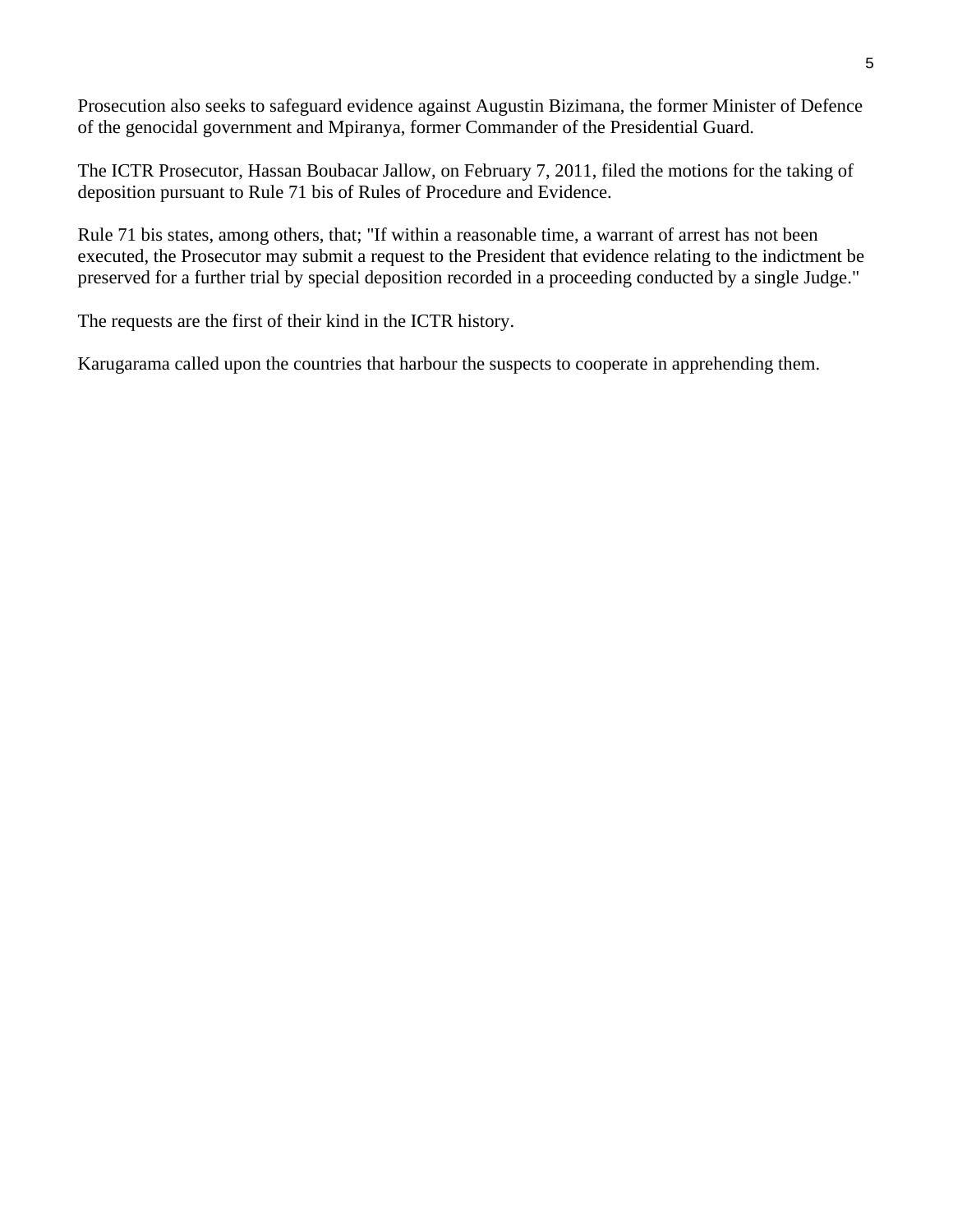# Radio Netherlands Worldwide

Wednesday, 13 April 2011

# **Last and flat: Duch's appeal at Cambodia tribunal**

# By Thierry Cruvellier, Phnom Penh



*Phnom Penh, Cambodia* 

March 28: The first time the appeals bench of the Extraordinary Chambers in the Courts of Cambodia (ECCC) appears in public session. The learned assembly of nine judges, sitting behind eighteen flat computer screens, curves like a spine.

Wearing a beige jacket, blue shirt and grey pants, Duch, the 68-year old former director of the Khmer Rouge torture and death centre, S-21, stands before them.

"The main point is personal jurisdiction. It is purely a legal matter," he says. Then he sits down and leaves the floor to his lawyers.

#### **Nothing to do with facts**

Kaing Guek Eav, (Duch), was convicted last July of crimes against humanity and war crimes for the detention, torture, and murder of more than 12,000 people between April 1975 and January 1979. He was sentenced to 30 years imprisonment. His appeal, however, had nothing to do with the facts or specific legal findings of the Trial Chamber. He now claimed that his case was outside the jurisdiction of this tribunal because he was neither a "senior leader" nor "most responsible" for the crime committed by the Communist Party of Kampuchea under Pol Pot's rule.

"Duch was chairman of a prison security centre. How could he be most responsible? He received orders from the Communist Party. He was a perpetrator, of course, but he should not be under the jurisdiction of the ECCC. Why only Duch out of 195 prison chiefs?" asked defence lawyer Kar Savuth.

"Personal jurisdiction is strictly about those who were senior leaders and most responsible. A request for a broader interpretation has been bluntly rejected by the Cambodian government," he said, inadvertently admitting political interference in the judicial process.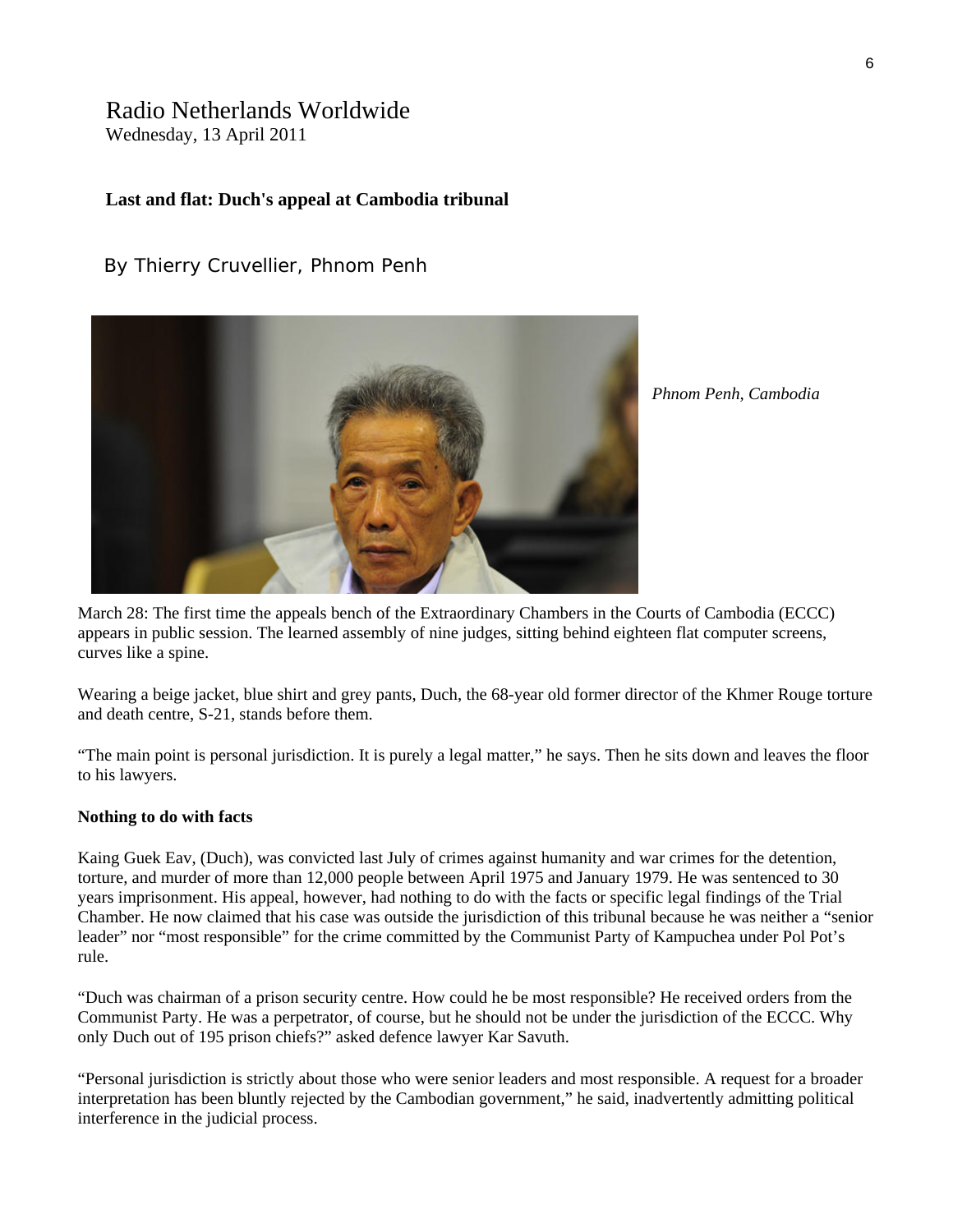#### **Most responsible**

The response by national co-Prosecutor Chea Leang was that "Duch is most responsible within the framework of S-21. The security apparatus was at the heart of the CPK's policy and S-21 was the most important office in the apparatus. Duch was at the highest level of security services." This makes him one of the "most responsible" people.

In challenging the prosecution strategy, the defence highlighted the fact that Duch is the only mid-level commander to be tried before this court while both the national prosecutor and the Cambodian government are effectively blocking additional prosecutions against five other suspects, including two generals who were more senior than Duch in the Khmer Rouge hierarchy.

#### **80% Khmer Rouge**

The defence also touched upon the disturbing fact that 80% of the victims at S-21 were former Khmer Rouge cadres, including senior Party members who would stand accused today had they not been purged by the regime they served.

Kar Savuth, 76, has survived all political regimes in contemporary Cambodia. He shares with some of his Cambodian peers a taste for exaggeration and provocation, but he is cunning and he doesn't lack eloquence and charisma.

"We do not challenge the ECCC's jurisdiction. The ECCC has the competence to try the senior leaders. But we question the prosecution's method of depicting Duch as one of the most responsible for the crimes committed. Who are the main perpetrators? Those who gave orders. Duch was receiving orders from Son Sen and Nuon Chea," former members of the CPK's standing committee, he stressed.

#### **85% admission**

The trial of Duch, who admitted 85% of the facts alleged in the indictment, was exceptionally devoid of legal wrangling. Neither the Defence nor the Prosecution challenged any factual finding of the Trial Chamber. The Prosecution, however, wants a few legal conclusions by the Trial Chamber to be corrected.

While the trial judges decided to bring all charges for crimes against humanity under the single count of persecution, co-prosecutor Andrew Cayley asked the Appeals Chamber "to create consistency of law" between the ECCC and all other international courts, where criminals can be convicted on multiple charges. The Prosecution also asked the Appeals Chamber to recognize rape as a distinct crime, and to add a conviction on enslavement for the entire S-21 complex, not only for the "re-education" camp of S-24.

#### **Outcome**

"It is our submission that forced labour is not a requirement for enslavement," Cayley argued. But he admitted that such legal challenges "will not have great influence on the sentence." It is hard to imagine that the court would decide at this stage that it lacks jurisdiction in the case against Duch. As a result, the only outcome of the appeal that may be expected to trigger public interest and reaction is whether the 30-year sentence pronounced by the Trial Chamber will be confirmed or altered by the Appeals Chamber.

At the end of the trial, the prosecution asked for 45 years imprisonment, reduced to 40 years in order to compensate for Duch's illegal detention by Cambodian's military justice before the ECCC took the case. The Trial Chamber eventually ruled on a 35-year sentence reduced to 30.

#### **Mitigating circumstances**

The Prosecution now said that Duch's challenge of the very fact of being tried, and his last-minute request to be acquitted, nullify the mitigating circumstances that initially justified a reduced sentence.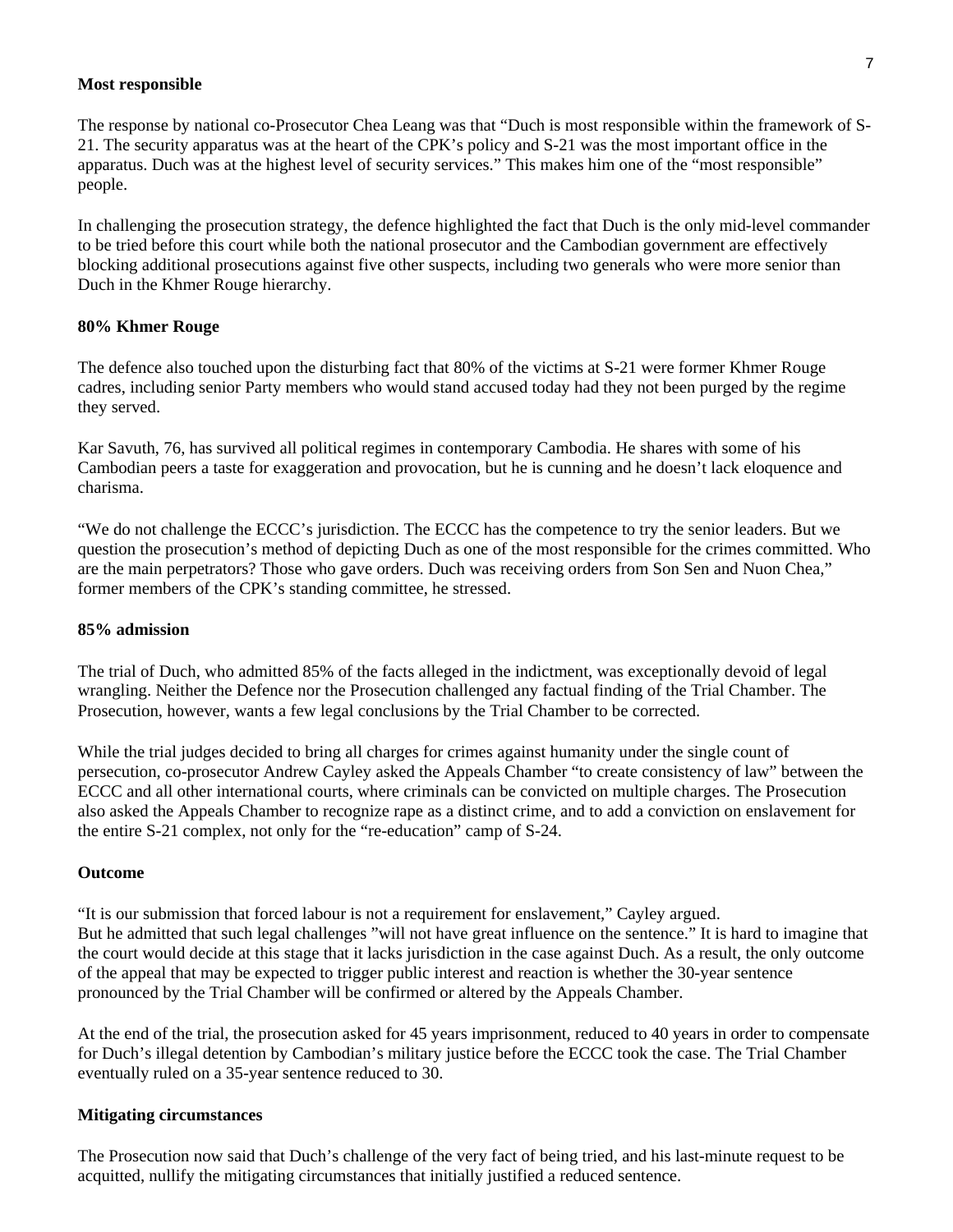"Our position is that any mitigating circumstance in this case has vanished," said Cayley. He argued that Duch's cooperation with the court—his admission of most charges in his own case and his testimony against four top leaders whose trial is to start this year—"was not given in a voluntary capacity." According to him, Duch's expression of remorse lacked sincerity, and his belated challenge on the court's jurisdiction and his request for relief were "inconsistent with his admission of responsibility."

#### **Life sentence**

Only a life sentence could now reflect the gravity of the crimes committed, Cayley said. To support his claim, he provided the court with a chart of jurisprudence from the Yugoslav and Rwanda tribunals. As often with such arguments, the case law could have been easily challenged by the opposing party. But there appeared to be no one in the entirely Cambodian defence team with the knowledge to do so.

An assertive judge Klonowiecka-Milart noted that both the 2009 Cambodian penal code and the ICC norm contemplate 30 years as the maximum penalty.

"Why and how would it frustrate the purpose of the law if it corresponds to international law?" she asked. Civil party lawyers did not have a say in the debate over sentencing. But they expressed their dismay at the rejection of several of their clients by the trial judges. About a third of some ninety civil parties who were admitted at the beginning of the trial were eventually declared inadmissible by the Trial Chamber in their judgment.

"After doing everything they were asked, producing whatever they were asked for, coming with great expectation, the day of the judgment they were told that the civil party status they had been granted previously has been revoked. This was most unpalatable. It was a shock," pleaded Karrim Khan, who had nine clients rejected.

#### **Rules have changed**

Whatever the decision of the Appeals Chamber on this issue, it will have no bearing on the next trial before the ECCC: in the meantime, rules have changed, and this issue must be cleared up prior to the beginning of the trial.

Duch remains the only important Khmer rouge commander to ever admit responsibility and acknowledge the criminal policies of the Communist Party of Kampuchea that cost the lives of an estimated 1,7 million people between 1975 and 1979. He testified at length about the creation and functioning of S-21, and what he knew about the leadership and policy of the CPK. He expressed remorse and asked for forgiveness many times. Then, at the end of the proceedings, after he realized that victims' families were not satisfied and would not pardon him, he gradually appeared to withdraw into himself. The last day of the trial, in a spectacular twist, he had asked to be acquitted and released.

### **Fateful logic**

"Where is Duch today? In which depths has he fallen?" asked civil party lawyer Canonne, wondering about "the fateful logic" followed by the former Khmer rouge.

March 30: two years exactly after Duch's opening statement before this court. Looking significantly older, he delivers an emotionless and bureaucratic final speech. He looks calm, as if he had perfectly withdrawn into a protected tower by now. He maintains, in an even tone, that he is taking responsibility for the crimes committed at S-21, repeats his apologies and request for forgiveness. But now, he thinks, only the top leaders of the Party, and the leaders of the Cultural Revolution in China who influenced them, should be punished. Duch then takes off his glasses, carefully slips them into his jacket, stands up and walks away. No date has yet been set for a verdict.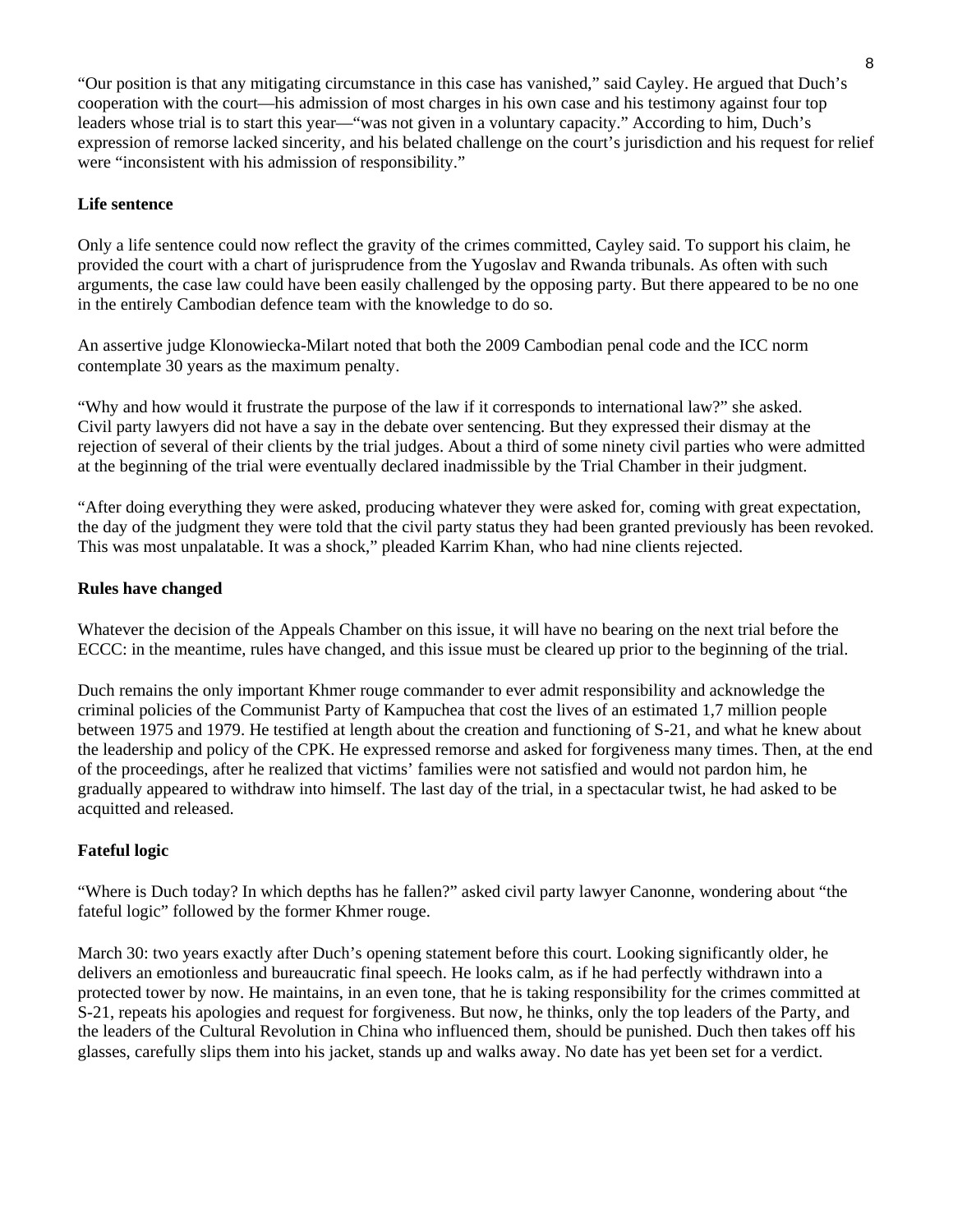# Peace & Conflict Monitor Tuesday, 22 March 2011

### **Genocide, Responsibility and International Law: an Interview with genocide scholar Dr. Gerald Caplan**

#### Ingmar Zahorsky

In a thought provoking interview, genocide scholar Dr. Caplan examines the effectiveness of international law in genocide prevention, outlining both the failures and potential strengths of the UN system. Dr. Caplan also discusses the responsibility of nations and individuals and comments on the role social media could play to design a potent intervention. He ends with a reflection on how the study of genocide has changed him as a person.

#### **The last century was filled with a succession of genocides. After the Holocaust the world said "Never again". Why have we failed to prevent and stop contemporary genocides?**

Why don't you ask me an easy question Ingmar? Because human beings are still human beings and we seem to be filled with rage and anger and resentments and we have a capacity when things are going well to look for trouble, it sometimes seems. The disputes that cause so many of these conflicts, whether they are big or small, whether they end up being genocidal or mass atrocities are often so trivial that it makes you weep for the human condition. So the first reason we have them is because we are people and wherever there is people there is trouble – that is the first thing to be said.

#### **How effective is international law in preventing and punishing genocide as outlined in the Convention on the Prevention and Punishment of the Crime of Genocide?**

Well, it has been pretty weak so far, but the convention is very week, it is a deeply flawed document as anybody who has ever studied it knows. It is the product of many, many compromises among fifty nations who could barely agree on the time of day, let alone what should be in the genocide convention and so it's very easy to ignore it, to pay no attention to it, and that has been done. On the other hand, I want to stress that if you are in a good mood, if you are in a positive frame of mind, if you want to cheer yourself up, that there have been major institutional structural changes over the last ten or fifteen years, really since the Rwanda genocide, that allow the world – I don't like using the word "international community" because it doesn't exist – to be more successful in stopping conflicts and punishing conflicts. It is not clear yet how these institutions – the international criminal court is the most prominent, the office in the secretary generals department in the United Nations on genocide prevention – it is not clear yet how useful they will be but they are there, and they didn't exist before.

#### **In the case of the Rwandan genocide, several heads of states and their members in the UN Security Council were informed but yet refused to act on the knowledge they had. Why did the UN and its member fail Rwanda?**

Everything comes down to a matter of political will and political self-interest for all the nations in the world. If we look at the five veto-wielding permanent members of the United Nations, and their behavior in Rwanda and in Darfur and in Bosnia and, we are not sure yet, maybe now in Tripoli, we see that they have interests that act against intervention. Interests are not old fashioned Marxist economic interests necessarily; they are not always oil pipelines. They could be crass political interests. For example, Bill Clinton in 1994 had a congressional election coming up in November, the genocide is April, May, June, and they were very worried that their democratic candidates will be hurt in an election. That is a terrible calculus right? "Are we gonna lose a few seats in Mississippi, while a hundred thousand, two hundred thousand Rwandans are being killed?" Well the answer is yes, that is the calculus they used.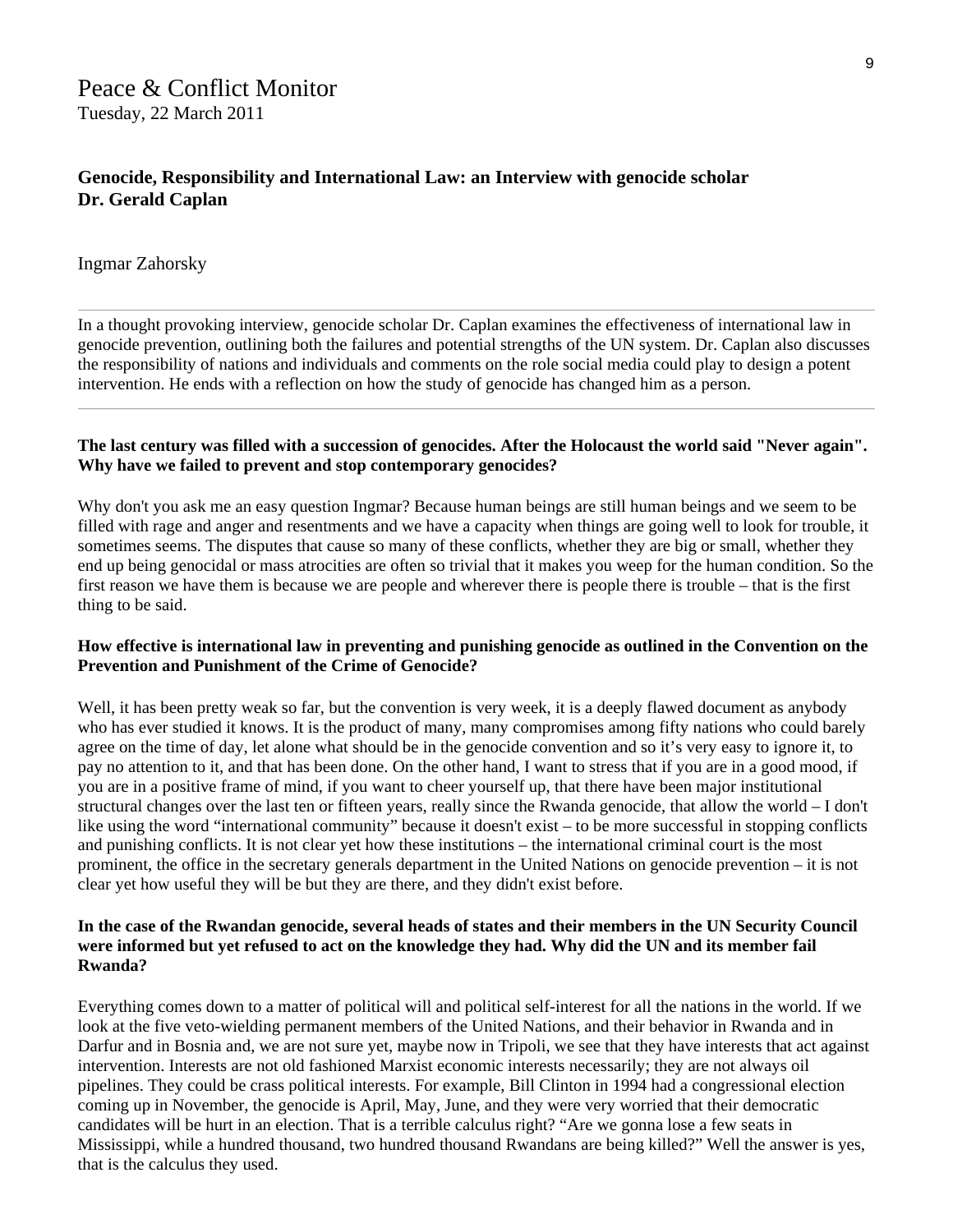Everybody has interests. In Sudan, for example, the Chinese had a great interest in keeping good relations with the government in Khartoum, from which they got oil and to which they contributed huge amounts of money. The Russians had a great interest: they were selling piles of weapons to the government of Khartoum. The Americans were working closely with the government of Khartoum on Anti-Terrorism in the Horn of Africa, so, for them, what happened in Darfur was too bad but not nearly as important. Time after time, self-interest prevails and the political will to intervene doesn't exist. Political will is more important than any convention or any proclamation or any covenant or any declaration – that's what has to exist, and often it has to be civil society that forces a government to have that political will.

#### **Some may argue that it is not our responsibility to intervene into the affairs of other sovereign states. What responsibility do nations have and what responsibility do we have as individuals to intervene when a genocide occurs?**

I have two answers. One is a kind of a moralistic namby-pamby, soft-mushy-liberal answer that we are all people and that we all have a responsibility to love each other and we are all our brother's keeper and all that stuff, and I believe just that. I just don't think it drives people very far most of the time. But I believe more importantly, and I have written a lot about it, that the western world, of which I consider myself a member, has had the responsibility for causing, for enabling many of the conflicts that exist in the world. We have supported many of the tyrants, many of the dictators. Our economic policies have deeply hurt and destabilized communities in many, many ways over the last sixty or seventy years. Western countries – including mine, Canada, including yours, Germany, including certainly the United States, which in my view is the biggest perpetrator, but Canada is an ally, therefore, that implicates me – we have caused an amazing amount of human suffering, either directly or indirectly, and so I think we should intervene, because we have a responsibility to correct what we have created.

#### **The court system in Rwanda as well as the international court have successfully prosecuted a number of the perpetrators of the Rwanda genocide. Do you think there should be an accountability of political leaders that could have prevented the genocide? Should they be prosecuted as well?**

I do, but I understand that that it is not going to happen. I understand first of all that it is genuinely complicated. Who exactly do you prosecute in the American government? Bill Clinton himself or the ambassador of the United Nations or his senior advisors. It is a real question. Who do you prosecute in the French government? This is an even more complicated question – I am not sure you understand this. The French government was in one of its periods of dual governance so that the president didn't control the government, there was the president on one hand, and the cabinet on the other, which was controlled by a different party that had won the election, but both were involved in what I consider France's complicity in the genocide. So who in the world do you get? You can't get the president because he is dead so that's no good, and his advisors in the Africa office? Well they are just advisors you know, the president doesn't have to listen to him. Or the prime minister who knew what was going on? These are legitimately difficult questions and they are also politically impossible questions.

Having said all that, one of the problems that the International Court must very quickly repair is that every single one of the small number of people that they are after so far is African, and that is infuriating African leaders – and I don't mean corrupt African leaders, I mean the best African leaders, the civil society leaders. What is the message that they are sending? We have this new institution to deal with the worst atrocities in the world and the only people that are guilty are African? Please, it's a serious issue. But so far it is true, nobody but Africans have been indicted by the court and they actually have to change that. I don't know who they are going to get. They are not going to get George Bush on Iraq, but I think he is a perfect case for doing it. But they actually must stop picking on Africans and show that impunity has to be ended for everybody, not just for some African soldiers who get caught because it is easy to make them suckers for the big guys.

#### **What role do you see for the UN to play in that in the future? What role would you like the UN to play?**

That is an interesting question. I am a big, idealistic believer that the only source of legitimate international law in the entire world is the United Nations and its institutions. So, for example, I don't believe that NATO should start intervening anywhere in Afghanistan. Who is NATO? NATO has no legitimacy in my view, it's a bunch of countries coming together in military alliance because they want to come together. Only the United Nations can create international law, by international law only the Security Council, for example, can choose to have a peace